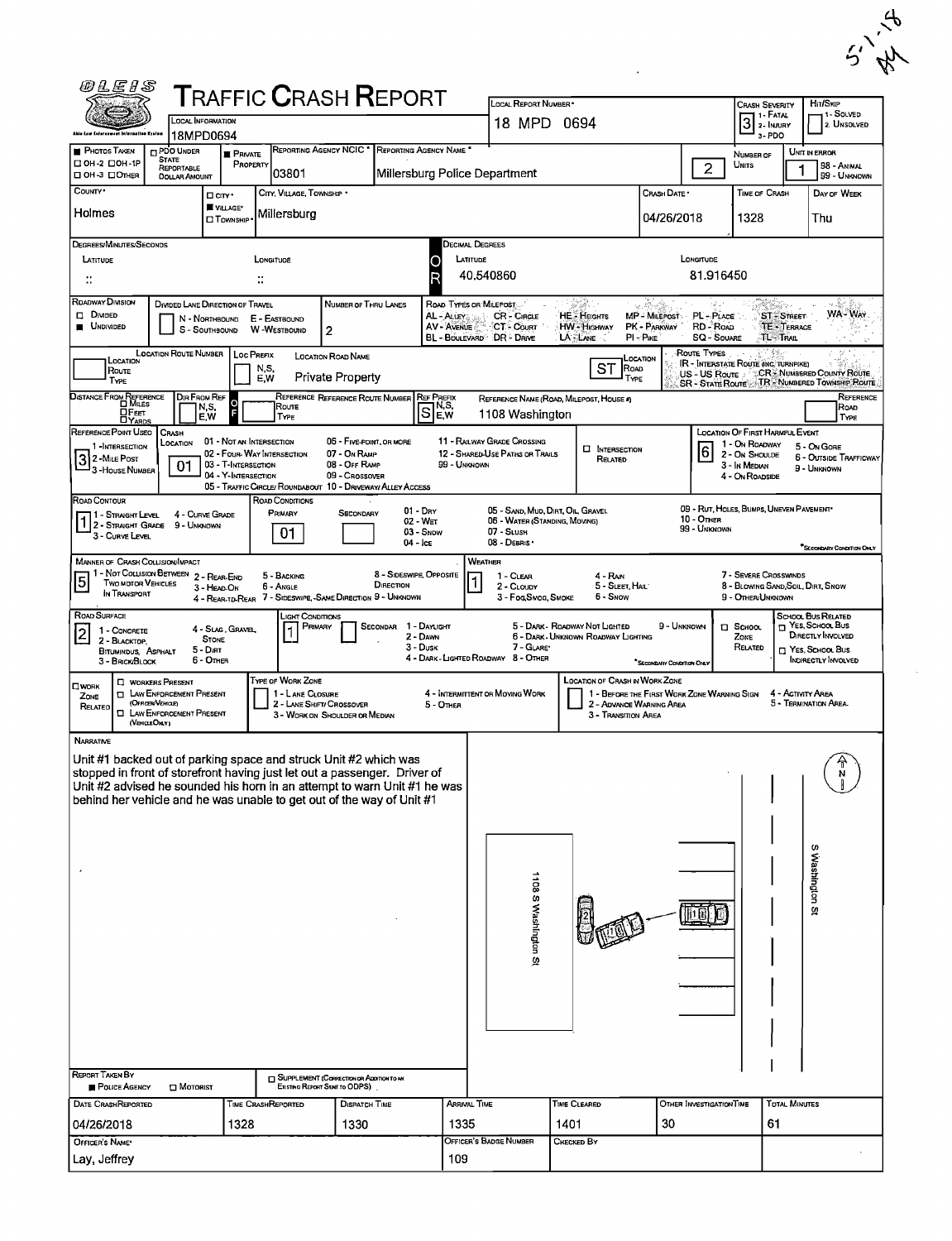| ${\sf UnIT}$                                                                                                                                                                                                                                                          |                                                                                                        |                                                                                                 |                                                                                                                                                                                                                    |  |  |  |  |  |  |  |  |
|-----------------------------------------------------------------------------------------------------------------------------------------------------------------------------------------------------------------------------------------------------------------------|--------------------------------------------------------------------------------------------------------|-------------------------------------------------------------------------------------------------|--------------------------------------------------------------------------------------------------------------------------------------------------------------------------------------------------------------------|--|--|--|--|--|--|--|--|
|                                                                                                                                                                                                                                                                       |                                                                                                        | <b>LOCAL REPORT NUMBER</b><br>18 MPD 0694                                                       |                                                                                                                                                                                                                    |  |  |  |  |  |  |  |  |
|                                                                                                                                                                                                                                                                       |                                                                                                        |                                                                                                 |                                                                                                                                                                                                                    |  |  |  |  |  |  |  |  |
| OWNER NAME: LAST, FIRST, MIDDLE ( C) SAME AS DRIVER )<br>UNIT NUMBER<br>Elifritz, Norma, J                                                                                                                                                                            |                                                                                                        | OWNER PHONE NUMBER                                                                              | DAMAGE AREA<br>DAMAGE SCALE<br>FRONT                                                                                                                                                                               |  |  |  |  |  |  |  |  |
| OWNER ADDRESS: CITY, STATE, ZIP<br>□ SAME AS DRIVER }                                                                                                                                                                                                                 |                                                                                                        | 330-735-2838                                                                                    | $\overline{2}$<br>Ω                                                                                                                                                                                                |  |  |  |  |  |  |  |  |
| 5050 Eagle Rd SW, Carrollton, OH, 44615                                                                                                                                                                                                                               |                                                                                                        |                                                                                                 | 1 - None<br>п                                                                                                                                                                                                      |  |  |  |  |  |  |  |  |
| LP STATE LICENSE PLATE NUMBER                                                                                                                                                                                                                                         | <b>VEHICLE IDENTIFICATION NUMBER</b>                                                                   | <b>H</b> OccupANTS                                                                              | 2 - MINOR                                                                                                                                                                                                          |  |  |  |  |  |  |  |  |
| он<br><b>HCH3319</b>                                                                                                                                                                                                                                                  | 4M2CU97108KJ18497                                                                                      | 2                                                                                               | σ<br>□<br>3 - FUNCTIONAL                                                                                                                                                                                           |  |  |  |  |  |  |  |  |
| <b>VEHICLE YEAR</b><br><b>VEHICLE MAKE</b>                                                                                                                                                                                                                            | <b>VEHICLE MODEL</b>                                                                                   | <b>VEHICLE COLOR</b>                                                                            |                                                                                                                                                                                                                    |  |  |  |  |  |  |  |  |
| 2008<br>Mercury<br><b>INSURANCE COMPANY</b>                                                                                                                                                                                                                           | Mariner<br>POLICY NUMBER                                                                               | COM                                                                                             | 4 - DISABLING<br>′□                                                                                                                                                                                                |  |  |  |  |  |  |  |  |
| PROOF OF<br>INSURANCE<br><b>State Farm</b><br>SHOWN                                                                                                                                                                                                                   | Toweo By<br>9372485B0335A                                                                              |                                                                                                 | $\Box$<br>9 - UNKNOWN                                                                                                                                                                                              |  |  |  |  |  |  |  |  |
| CARRIER NAME, ADDRESS, CITY, STATE, ZIP                                                                                                                                                                                                                               |                                                                                                        |                                                                                                 | CARRIER PHONE                                                                                                                                                                                                      |  |  |  |  |  |  |  |  |
|                                                                                                                                                                                                                                                                       |                                                                                                        |                                                                                                 |                                                                                                                                                                                                                    |  |  |  |  |  |  |  |  |
| VEHICLE WEIGHT GVWR/GCWR<br>Trafficway Description<br>US DOT<br>Cargo Body Type<br>01 - No Cargo Body Type/Not Applicabl 09 - Pole<br>1 - Two Way, Not Divided<br>1 - LESS THAN OR EQUAL TO 10K LBS<br>Ω<br>02 - Bus/ Van (9-15 Seats, Inc Driver)<br>10 - Cargo Tank |                                                                                                        |                                                                                                 |                                                                                                                                                                                                                    |  |  |  |  |  |  |  |  |
| 2-10,001 To 26,000K LBS<br>HM PLACARD ID NO.<br>3 - MORE THAN 26,000K LBS.                                                                                                                                                                                            | 03 - Bus (16+ Seats, Inc Driver)<br>11 - Flat Beo<br>04 - VEHICLE TOWING ANOTHER VEHICLE<br>12 - Dump  |                                                                                                 | 2 - Two-Way, Not Divided, Continuous LEFT TURN LANE<br>3 - Two-Way, Divided, Unprotected(Painted or Grass >>FT.) Media                                                                                             |  |  |  |  |  |  |  |  |
| HAZARDOUS MATERIAL                                                                                                                                                                                                                                                    | 05 - Logging<br>06 - INTERMODAL CONTAINER CHASIS                                                       | 13 - CONCRETE MIXER<br>14 - AUTO TRANSPORTER                                                    | 4 - TWO-WAY, DIVIDED, POSITIVE MEDIANBARRIER<br>5 - ONE-WAY TRAFFICWAY                                                                                                                                             |  |  |  |  |  |  |  |  |
| <b>HM CLASS</b><br>$\Box$ Related<br>NUMBER                                                                                                                                                                                                                           | 07 - CARGO VAN/ENCLOSED BOX<br>08 - Grain, Chips, Gravel                                               | 15 - GARBAGE REFUSE<br><b>El Hrr / Skip Unit</b><br>99 - OTHER/UNKNOWN                          |                                                                                                                                                                                                                    |  |  |  |  |  |  |  |  |
| Type or Use<br>NON-MOTORIST LOCATION PRIOR TO IMPACT                                                                                                                                                                                                                  | UNIT TYPE                                                                                              |                                                                                                 |                                                                                                                                                                                                                    |  |  |  |  |  |  |  |  |
| 01 - INTERSECTION - MARKEO CROSSWAL<br>02 - INTERSECTION - NO CROSSWALK                                                                                                                                                                                               | 06<br>01 - SUB-COMPACT                                                                                 |                                                                                                 | PASSENGER VEHICLES (LESS THAN 9 PASSENGERS MED/HEAVY TRUCKS OR COMBO UNITS > 10K LBS BUS/VANLIMO(9 OR MORE INCLUDING DRIVER)<br>13 - SINGLE UNIT TRUCK OR VAN 2AXLE, 6 TIRES 21 - BUS/VAN (9-15 SEATS, INC DRIVER) |  |  |  |  |  |  |  |  |
| 03 - INTERSECTION OTHER<br>1 - PERSONAL<br>04 - MIDBLOCK - MARKED CROSSWALK                                                                                                                                                                                           | 02 - COMPACT<br>99 - UNKNOWN 03 - MID SIZE                                                             | 14 - SINGLE UNIT TRUCK: 3+ AXLES<br>15 - SINGLE UNIT TRUCK / TRAILER                            | 22 - Bus (16+ Seats, Inc Driver)<br>Non-Motorust                                                                                                                                                                   |  |  |  |  |  |  |  |  |
| 2 - COMMERCIAL<br>05 - Travel Lane - Other Location<br>06 - BICYCLE LANE<br>3 - Government                                                                                                                                                                            | or Hit/Skip<br>04 - Full Size<br>05 - MINIVAN                                                          | 16 - TRUCK/TRACTOR (BOBTAIL)                                                                    | 23 - ANIMAL WITH RIDER<br>24 - ANIMAL WITH BUGGY, WAGON, SURREY                                                                                                                                                    |  |  |  |  |  |  |  |  |
| 07 - SHDULDER/ROADSIDE<br>08 - SIDEWALK                                                                                                                                                                                                                               | 06 - SPORT UTILITY VEHICLE<br>07 - Pickup                                                              | 17 - Tractor/Semi-Trailer<br>18 - Tractor/Double<br>19 - TRACTOR/TRIPLES                        | 25 - BICYCLE/PEDACYCLIST<br>26 - PEDESTRIAN/SKATER                                                                                                                                                                 |  |  |  |  |  |  |  |  |
| 09 - MEDIAN/CROSSING ISLAND<br>$\Box$ In Emergency<br>10 - Drive way Access<br>RESPONSE<br>11 - Shared Use Path or Trail                                                                                                                                              | $08 - V_{AN}$<br>09 - MOTORCYCLE                                                                       | 20 - OTHER MEDIHEAVY VEHICLE                                                                    | 27 - OTHER NON-MOTORIST                                                                                                                                                                                            |  |  |  |  |  |  |  |  |
| 12 - NON-TRAFFICWAY AREA<br>99 - OTHER/UNKNOWN                                                                                                                                                                                                                        | 10 - MOTORIZED BICYCLE<br>11 - SNOWMOBILE/ATV                                                          | HAS HM PLACARD                                                                                  |                                                                                                                                                                                                                    |  |  |  |  |  |  |  |  |
| SPECIAL FUNCTION 01 - NONE<br>09 - AMBULANCE                                                                                                                                                                                                                          | 12 - OTHER PASSENGER VEHICLE<br>17 - FARM VEHICLE<br>MOST DAMAGEO AREA                                 |                                                                                                 | Астюм                                                                                                                                                                                                              |  |  |  |  |  |  |  |  |
| $02 - T$ Axi<br>$10 -$ Fine<br>01<br>03 - RENTAL TRUCK (OVER 10KLBS)<br>11 - HIGHWAY/MAINTENANCE                                                                                                                                                                      | 18 - FARM EQUIPMENT<br>01 - None<br>19 - Мотояноме<br>07                                               | 08 - LEFT SIDE<br>02 - CENTER FRONT<br>09 - LEFT FRONT                                          | 99 - UNKNOWN<br>1 1 - Non- Contact<br>$3\overline{)2}$ - Non-Collision                                                                                                                                             |  |  |  |  |  |  |  |  |
| 04 - Bus - SCHOOL (PUBLIC OR PRIVATE) 12 - MILITARY<br>05 - Bus - Transit<br>13 - Pouce                                                                                                                                                                               | 20 - Golf Cart<br>21 - Train<br>IMPACT ARE 04 - RIGHT SIDE                                             | 03 - Right Front<br>10 - TOP AND WINDOWS<br>11 - UNDERCARRIAGE                                  | 3 - STRIKING<br>4 - Struck                                                                                                                                                                                         |  |  |  |  |  |  |  |  |
| 06 Bus. CHARTER<br>14 - Pusuc UTILITY<br>07 - Bus - SHUTTLE<br>15 - OTHER GOVERNMENT                                                                                                                                                                                  | 22 - OTHER (EXPLAN IN NARRATIVE)<br>07                                                                 | 05 - Right Rear<br>12 - LOAD/TRAILER<br>06 - REAR CENTER<br>13 - TOTAL (ALL AREAS)              | 5 - Striking/Struck<br>9 - UNKNOWN                                                                                                                                                                                 |  |  |  |  |  |  |  |  |
| 08 - Bus - Other<br>16 - CONSTRUCTION EQIP.<br>PRE-CRASH ACTIONS                                                                                                                                                                                                      |                                                                                                        | 07 - LEFT REAR<br>14 - Отнев                                                                    |                                                                                                                                                                                                                    |  |  |  |  |  |  |  |  |
| <b>MOTORIST</b><br>02                                                                                                                                                                                                                                                 |                                                                                                        | NON-MOTORIST                                                                                    |                                                                                                                                                                                                                    |  |  |  |  |  |  |  |  |
| 01 - STRAIGHT AHEAD<br>07 - Making U-Turn<br>02 - BACKING<br>08 - Entering Traffic Lane                                                                                                                                                                               | 13 - Negotiating a Curve<br>14 - OTHER MOTORIST ACTIO                                                  | 15 - ENTERING OR CROSSING SPECIFIED LOCATIO<br>16 - WALKING, RUNNING, JOGGING, PLAYING, CYCLING | 21 - OTHER NON-MOTORIST ACTION                                                                                                                                                                                     |  |  |  |  |  |  |  |  |
| 03 - CHANGING LANES<br>09 - LEAVING TRAFFIC LANE<br>99 - Unknown<br>04 - OVERTAKING/PASSING<br>10 - PARKED                                                                                                                                                            |                                                                                                        | 17 - Working<br>18 - PUSHING VEHICLE                                                            |                                                                                                                                                                                                                    |  |  |  |  |  |  |  |  |
| 05 - MAKING RIGHT TURN<br>06 - MAKING LEFT TURN<br>12 - DRIVERLESS                                                                                                                                                                                                    | 11 - Slowing or Stopped in Traffic                                                                     | 19 - APPROACHING OR LEAVING VEHICLE<br>20 - Standing                                            |                                                                                                                                                                                                                    |  |  |  |  |  |  |  |  |
| Contributing Circumstance                                                                                                                                                                                                                                             | NDN-MOTORIST                                                                                           |                                                                                                 | /EHICLE DEFECTS                                                                                                                                                                                                    |  |  |  |  |  |  |  |  |
| PRIMARY<br>MOTORIST<br>01 - NONE<br>11<br>02 - FAILURE TO YIELD                                                                                                                                                                                                       | 11 - IMPROPER BACKING<br>22 NONE<br>12 - IMPROPER START FROM PARKED POSITION<br>23 - IMPROPER CROSSING |                                                                                                 | 01 - TURN SIGNALS<br>02 - HEAD LAMPS                                                                                                                                                                               |  |  |  |  |  |  |  |  |
| 03 - RAN RED LIGHT<br>04 - RAN STOP SIGN                                                                                                                                                                                                                              | 24 - DARTING<br>13 - Stopped or Parked Illegally<br>14 - OPERATING VEHICLE IN NEGLIGENT MANNER         | 25 - LYING AND/OR LLEGALLY IN ROADWAY                                                           | 03 - TAIL LAMPS<br>04 - Brakes<br>05 - STEERING                                                                                                                                                                    |  |  |  |  |  |  |  |  |
| 05 - Exceeded Speed LIMIT<br>Secondary<br>06 - UNSAFE SPEED                                                                                                                                                                                                           | 15 - Swering to Avoid (Due to External Conditions)<br>16 - WRONG SIDE/WRONG WAY                        | 26 - FALURE TO YIELD RIGHT OF WAY<br>27 - NOT VISIBLE (DARK CLOTHING)                           | 06 - TIRE BLOWOUT<br>07 - WORN OR SUCK TIRES                                                                                                                                                                       |  |  |  |  |  |  |  |  |
| 07 - IMPROPER TURN<br>08 - LEFT OF CENTER                                                                                                                                                                                                                             | 17 - FALURE TO CONTROL<br>28 - INATTENTIVE<br>18 - Vision OBSTRUCTION                                  | 29 - FAILURE TO OBEY TRAFFIC SIGNS                                                              | 08 - TRAILER EQUIPMENT DEFECTIVE<br>09 - MOTOR TROUBLE                                                                                                                                                             |  |  |  |  |  |  |  |  |
| 09 - FOLLOWED TOO CLOSELY/ACDA<br>99 - Unknown<br>10 - IMPROPER LANE CHANGE                                                                                                                                                                                           | 19 - OPERATING DEFECTIVE EQUIPMENT<br>SIGNALS/OFFICER<br>20 - LOAD SHIFTING/FALLING/SPILLING           | 30 - WRONG SIDE OF THE RDAD                                                                     | 10 - DISABLED FROM PRIOR ACCIDENT<br>11 - OTHER DEFECTS                                                                                                                                                            |  |  |  |  |  |  |  |  |
| <b>PASSING/OFF ROAD</b>                                                                                                                                                                                                                                               | 21 - OTHER IMPROPER ACTION                                                                             | 31 - OTHER NON-MOTORIST ACTION                                                                  |                                                                                                                                                                                                                    |  |  |  |  |  |  |  |  |
| <b>SEQUENCE OF EVENTS</b><br>5<br>ĥ<br>2                                                                                                                                                                                                                              | <b>NON-COLLISION EVENTS</b><br>01 - Overturn/Rollover                                                  | 06 - EQUIPMENT FAILURE                                                                          | 10 - Cross Median                                                                                                                                                                                                  |  |  |  |  |  |  |  |  |
| 20<br><b>FIRST</b><br>Most                                                                                                                                                                                                                                            | 02 - FIRE/EXPLOSION<br>03 - IMMERSION                                                                  | (BLOWN TIPE, BRAKE FAILURE, ETC)<br>07 - SEPARATION OF UNITS                                    | 11 - Cross CENTER LINE<br>OPPOSITE DIRECTION OF TRAVEL                                                                                                                                                             |  |  |  |  |  |  |  |  |
| 99 - UNKNOWN<br><b>HARMFUL</b><br><b>HARMFUL</b><br>EVENT<br>EVENT                                                                                                                                                                                                    | 04 - JACKKNIFE<br>05 - CARGO/EQUIPMENT LOSS OR SHIFT                                                   | 08 - RAN OFF ROAD RIGHT<br>09 - RAN OFF ROAD LEFT                                               | 12 - DOWNNILL RUNAWAY<br>13 - OTHER NON-COLLISION                                                                                                                                                                  |  |  |  |  |  |  |  |  |
| COLLISION WITH PERSON, VEHICLE OR OBJECT NOT FIXED                                                                                                                                                                                                                    | COLLISION WITH FIXED, OBJECT<br>25 - IMPACT ATTENUATOR/CRASH CUSHION33 - MEDIAN CABLE BARRIER          |                                                                                                 | 41 - OTHER POST, POLE<br><b>48 - TREE</b>                                                                                                                                                                          |  |  |  |  |  |  |  |  |
| 14 - PEOESTRIAN<br>21 - PARKED MOTOR VEHICLE<br>15 - PEOALCYCLE<br>22 - WORK ZONE MAINTENANCE EQUIPMENT                                                                                                                                                               | 26 - BRIDGE OVERHEAD STRUCTURE<br>27 - BRIDGE PIER OR ABUTMENT                                         | 34 - Median Guardrail Barrier<br>35 - Median Concrete Barrier                                   | OR SUPPORT<br>49 - FIRE HYDRANT<br>42 - CULVERT<br>50 - WORK ZONE MAINTENANCE                                                                                                                                      |  |  |  |  |  |  |  |  |
| 23 - STRUCK BY FALLING, SHIFTING CARGO<br>16 - RAILWAY VEHICLE (TRAIN, ENGINE)<br>17 - Animal - Farm<br>OR ANYTHING SET IN MOTION BY A                                                                                                                                | 28 - BRIDGE PARAPET<br>29 - Bridge Rall                                                                | 43 - Cuna<br>36 - Megian Other Barrier<br>44 - Опсн<br>37 - Traffic Sign Post                   | EQUIPMENT<br>51 - WALL BUILDING, TUNNEL                                                                                                                                                                            |  |  |  |  |  |  |  |  |
| 18 - Animal - Deer<br><b>MOTOR VEHICLE</b><br>19 - ANIMAL OTHER<br>24 - OTHER MOVABLE OBJECT                                                                                                                                                                          | 30 - GUARDRAIL FACE<br>31 - GUARDRAILEND                                                               | 38 - Overhead Sign Post<br>46 - FENCE<br>39 - LIGHT/LUMINARIES SUPPORT                          | 45 - EMBANKMENT<br>52 - OTHER FIXED OBJECT                                                                                                                                                                         |  |  |  |  |  |  |  |  |
| 20 - MOTOR VEHICLE IN TRANSPORT                                                                                                                                                                                                                                       | 32 - PORTABLE BARRIER                                                                                  | 40 - Utility Pole                                                                               | 47 - MAILBOX                                                                                                                                                                                                       |  |  |  |  |  |  |  |  |
| UNIT SPEED<br>Posted Speed<br><b>TRAFFIC CONTROL</b><br>01 - No Controls<br>12                                                                                                                                                                                        | 07 - RAILROAD CROSSBUCKS<br>13 - Crosswalk Lines                                                       | <b>UNIT DIRECTION</b><br>FROM<br>То                                                             | 1 - Norm<br>5 - Northeast<br>9 - Unknown<br>6 - Northwest<br>2 - South                                                                                                                                             |  |  |  |  |  |  |  |  |
| 10<br>02 - S TOP SIGN<br>03 - YIELD SIGN                                                                                                                                                                                                                              | 14 - W ALK/DON'T WALK<br>08 - RALRDAD FLASHERS<br>09 - RALROAD GATES<br><b>15 - OTHER</b>              |                                                                                                 | 3 - East<br>7 - SOUTHEAST<br>4 - West<br>8 - SoutHWEST                                                                                                                                                             |  |  |  |  |  |  |  |  |
| 04 - Traffic Signal<br>$\square$ Stateo<br>05 - TRAFFIC FLASHERS<br><b>E</b> ESTIMATED                                                                                                                                                                                | 10 - COSTRUCTION BARRICADE 16 - NOT REPORTED<br>11 - PERSON (FLAGGER, OFFICER                          |                                                                                                 |                                                                                                                                                                                                                    |  |  |  |  |  |  |  |  |
| 06 - Sanool Zone                                                                                                                                                                                                                                                      | <b>12 - PAVEMENT MARKINGS</b>                                                                          |                                                                                                 |                                                                                                                                                                                                                    |  |  |  |  |  |  |  |  |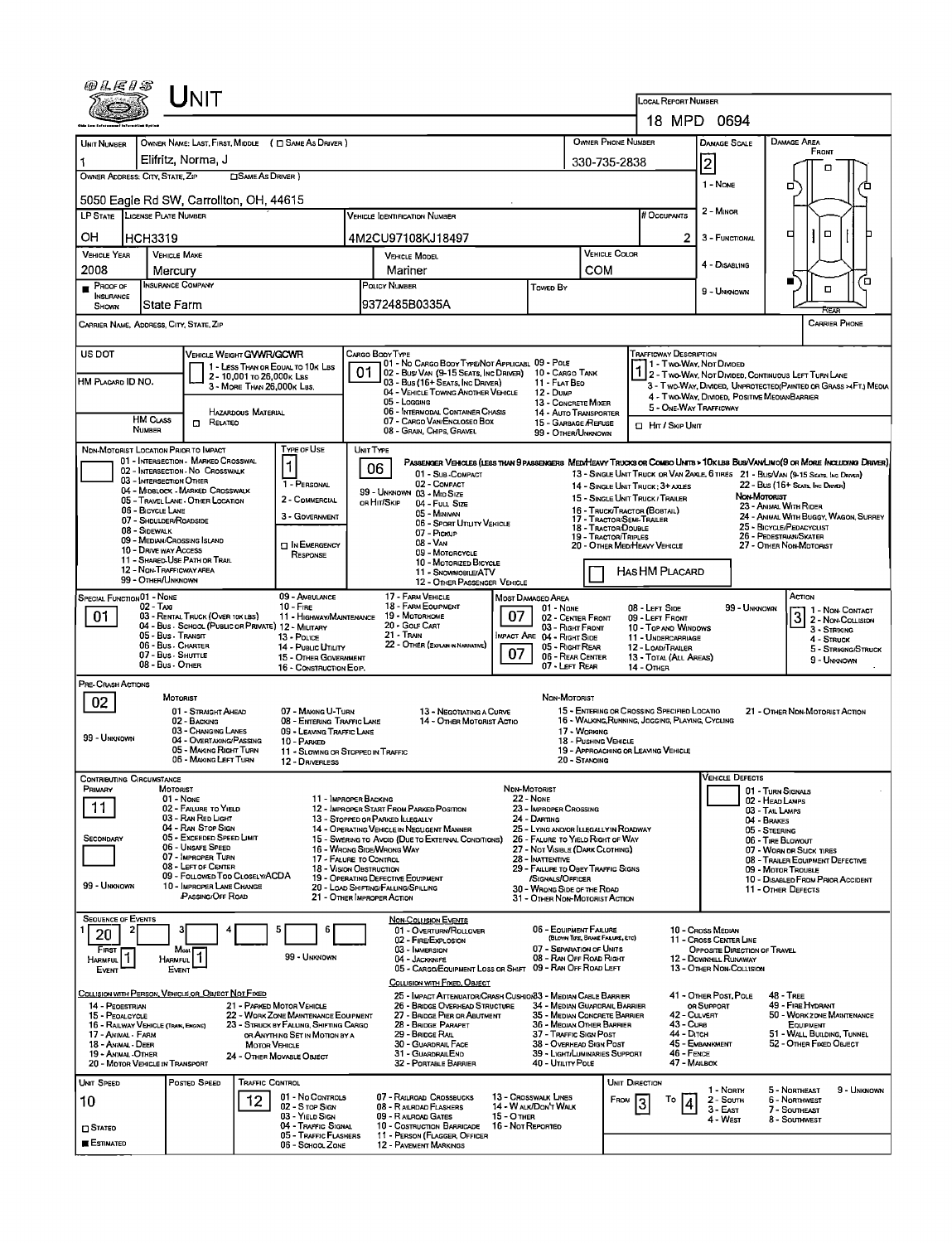| @LEIS                                                                                                                                       |                                                                       |                                                                         |                                                         |                                                                          |                  |                                                                                 |                                                                                                                             |                   |                                                                                                                   |                                      |                                  |                                                                                                                         |                                                                                    |                                      |                                                                   |                                        |  |  |
|---------------------------------------------------------------------------------------------------------------------------------------------|-----------------------------------------------------------------------|-------------------------------------------------------------------------|---------------------------------------------------------|--------------------------------------------------------------------------|------------------|---------------------------------------------------------------------------------|-----------------------------------------------------------------------------------------------------------------------------|-------------------|-------------------------------------------------------------------------------------------------------------------|--------------------------------------|----------------------------------|-------------------------------------------------------------------------------------------------------------------------|------------------------------------------------------------------------------------|--------------------------------------|-------------------------------------------------------------------|----------------------------------------|--|--|
|                                                                                                                                             | JNIT                                                                  |                                                                         |                                                         |                                                                          |                  |                                                                                 |                                                                                                                             |                   |                                                                                                                   |                                      |                                  | LOCAL REPORT NUMBER                                                                                                     |                                                                                    |                                      |                                                                   |                                        |  |  |
|                                                                                                                                             |                                                                       |                                                                         |                                                         |                                                                          |                  |                                                                                 |                                                                                                                             |                   |                                                                                                                   |                                      |                                  |                                                                                                                         | 18 MPD 0694                                                                        |                                      |                                                                   |                                        |  |  |
| UNIT NUMBER                                                                                                                                 | OWNER NAME: LAST, FIRST, MIDDLE ( C SAME AS DRIVER )                  |                                                                         |                                                         |                                                                          |                  |                                                                                 |                                                                                                                             |                   |                                                                                                                   | OWNER PHONE NUMBER                   |                                  |                                                                                                                         | DAMAGE SCALE                                                                       |                                      | DAMAGE AREA<br>FRONT                                              |                                        |  |  |
| 2                                                                                                                                           | Crutchfield, Darrell, B                                               |                                                                         |                                                         |                                                                          |                  |                                                                                 |                                                                                                                             |                   |                                                                                                                   |                                      | 740-826-7419                     |                                                                                                                         | 2                                                                                  |                                      | □                                                                 |                                        |  |  |
|                                                                                                                                             | OWNER ADDRESS: CITY, STATE. ZIP<br><b>CISAME AS DRIVER</b> )          |                                                                         |                                                         |                                                                          |                  |                                                                                 |                                                                                                                             |                   |                                                                                                                   |                                      |                                  |                                                                                                                         | 1 - NONE                                                                           |                                      |                                                                   |                                        |  |  |
| 169 Mulberry Ln, New Concord, OH, 43762                                                                                                     |                                                                       |                                                                         |                                                         |                                                                          |                  |                                                                                 |                                                                                                                             |                   |                                                                                                                   |                                      |                                  |                                                                                                                         | 2 - MINOR                                                                          |                                      |                                                                   |                                        |  |  |
|                                                                                                                                             | LP STATE LICENSE PLATE NUMBER<br><b>VEHICLE IDENTIFICATION NUMBER</b> |                                                                         |                                                         |                                                                          |                  |                                                                                 |                                                                                                                             |                   |                                                                                                                   |                                      |                                  | # Occupants                                                                                                             |                                                                                    |                                      |                                                                   |                                        |  |  |
| он                                                                                                                                          | HAY8930<br>2C3CCACGXCH142394<br><b>VEHICLE MAKE</b>                   |                                                                         |                                                         |                                                                          |                  |                                                                                 |                                                                                                                             |                   |                                                                                                                   |                                      |                                  | 1.                                                                                                                      | 3 - FUNCTIONAL                                                                     |                                      | α<br>о                                                            |                                        |  |  |
| <b>VEHICLE YEAR</b><br>2012                                                                                                                 |                                                                       |                                                                         |                                                         |                                                                          |                  | <b>VEHICLE MODEL</b>                                                            | <b>VEHICLE COLOR</b><br>WHI                                                                                                 |                   |                                                                                                                   |                                      |                                  |                                                                                                                         |                                                                                    |                                      |                                                                   |                                        |  |  |
| <b>PROOF OF</b>                                                                                                                             | Chrysler<br>INSURANCE COMPANY                                         |                                                                         |                                                         |                                                                          |                  | 300<br>POLICY NUMBER<br>Towed By                                                |                                                                                                                             |                   |                                                                                                                   |                                      |                                  |                                                                                                                         |                                                                                    |                                      | α                                                                 | 'n                                     |  |  |
| <b>INSURANCE</b><br>SHOWN                                                                                                                   | Pekin                                                                 |                                                                         |                                                         |                                                                          |                  | 00V338033                                                                       |                                                                                                                             |                   |                                                                                                                   |                                      |                                  |                                                                                                                         | 9 - UNKNOWN                                                                        |                                      | α<br>REAR                                                         |                                        |  |  |
| CARRIER NAME, ADDRESS, CITY, STATE, ZIP                                                                                                     |                                                                       |                                                                         |                                                         |                                                                          |                  |                                                                                 |                                                                                                                             |                   |                                                                                                                   |                                      |                                  |                                                                                                                         |                                                                                    |                                      | <b>CARRIER PHONE</b>                                              |                                        |  |  |
| US DOT                                                                                                                                      |                                                                       | <b>VEHICLE WEIGHT GVWR/GCWR</b>                                         |                                                         |                                                                          | CARGO BODY TYPE  |                                                                                 |                                                                                                                             |                   |                                                                                                                   |                                      |                                  | Trafficway Description                                                                                                  |                                                                                    |                                      |                                                                   |                                        |  |  |
|                                                                                                                                             |                                                                       |                                                                         |                                                         | 1 - LESS THAN OR EOUAL TO 10K LBS                                        |                  |                                                                                 | 01 - No CARGO BOOY TYPE/NOT APPLICABL 09 - POLE<br>02 - Busi Van (9-15 Seats, Inc Driver) 10 - Cargo Tank                   |                   |                                                                                                                   |                                      |                                  |                                                                                                                         | 1 - Two-Way, Not Divided                                                           |                                      |                                                                   |                                        |  |  |
| HM PLACARD ID NO.                                                                                                                           |                                                                       |                                                                         | 2 - 10,001 to 26,000x LBs<br>3 - MORE THAN 26,000K LBS. |                                                                          |                  |                                                                                 | 03 - Bus (15+ SEATS, INC DRIVER)<br>04 - VEHICLE TOWING ANOTHER VEHICLE                                                     |                   | 11 - FLAT BED<br>12 - Dump                                                                                        |                                      |                                  | 2 - TWO-WAY, NOT DIVIDEO, CONTINUOUS LEFT TURN LANE<br>3 - Two WAY, DIVIDEO, UNPROTECTED (PAINTED OR GRASS > FT.) MEDIA |                                                                                    |                                      |                                                                   |                                        |  |  |
|                                                                                                                                             |                                                                       |                                                                         | <b>HAZARDOUS MATERIAL</b>                               |                                                                          |                  |                                                                                 | 05 - Logging<br>06 - INTERMODAL CONTAINER CHASIS                                                                            |                   | 13 - CONCRETE MIXER<br>14 - Auto Transporter                                                                      |                                      |                                  | 4 - TWO-WAY, DIVIDED, POSITIVE MEDIANBARRIER<br>5 - ONE-WAY TRAFFICWAY                                                  |                                                                                    |                                      |                                                                   |                                        |  |  |
|                                                                                                                                             | <b>HM CLASS</b><br><b>NUMBER</b>                                      | $\Box$ Related                                                          |                                                         |                                                                          |                  |                                                                                 | 07 - CARGO VAN ENCLOSEO BOX<br>08 - GRAIN, CHIPS, GRAVEL                                                                    |                   | 15 - GARBAGE REFUSE                                                                                               |                                      |                                  | <b>CI HIT / SKIP UNIT</b>                                                                                               |                                                                                    |                                      |                                                                   |                                        |  |  |
| NON-MOTORIST LOCATION PRIOR TO IMPACT                                                                                                       |                                                                       |                                                                         |                                                         | TYPE OF USE                                                              | <b>UNIT TYPE</b> |                                                                                 |                                                                                                                             |                   | 99 - OTHER/UNKNOWN                                                                                                |                                      |                                  |                                                                                                                         |                                                                                    |                                      |                                                                   |                                        |  |  |
|                                                                                                                                             |                                                                       | 01 - INTERSECTION - MARKED CROSSWAL<br>02 - INTERSECTION - NO CROSSWALK |                                                         |                                                                          |                  | 04                                                                              | PASSENGER VEHICLES (LESS THAN 9 PASSENGERS MEDIMEANY TRUCKS OR COMBO UNITS > 10x LBS BUS/VANUMO(9 OR MORE INCLUDING DRIVER) |                   |                                                                                                                   |                                      |                                  |                                                                                                                         |                                                                                    |                                      |                                                                   |                                        |  |  |
|                                                                                                                                             | 03 - INTERSECTION OTHER                                               | 04 - MIDBLOCK - MARKED CROSSWALK                                        |                                                         | 1 - PERSONAL                                                             |                  |                                                                                 | 01 - Sub-COMPACT<br>02 - COMPACT                                                                                            |                   |                                                                                                                   |                                      |                                  | 14 - SINGLE UNIT TRUCK: 3+ AXLES                                                                                        | 13 - SINGLE UNIT TRUCK OR VAN 2AXLE, 6 TIRES 21 - BUS/VAN (9-15 SEATS, INC DRIVER) |                                      | 22 - Bus (16+ Seats, Inc Driver)                                  |                                        |  |  |
|                                                                                                                                             | 06 - BICYCLE LANE                                                     | 05 - Travel LANE - OTHER LOCATION                                       |                                                         | 2 - COMMERCIAL                                                           |                  | on Hn/Skip                                                                      | 99 - UNKNOWN 03 - MID SIZE<br>04 - Full Size                                                                                |                   |                                                                                                                   |                                      |                                  | 15 - SINGLE UNIT TRUCK / TRAILER<br>16 - TRUCK/TRACTOR (BOBTAL)                                                         |                                                                                    | Now Morphist                         | 23 - ANIMAL WITH RIDER                                            |                                        |  |  |
|                                                                                                                                             | 07 - SHOULDER/ROADSIDE                                                |                                                                         |                                                         | 3 - GOVERNMENT                                                           |                  |                                                                                 | 05 - MINIVAN<br>06 - Sport Utility Vehicle                                                                                  |                   |                                                                                                                   |                                      | 18 - TRACTOR/DOUBLE              | 17 - Tractor/Semi-Trailer                                                                                               |                                                                                    |                                      | 24 - ANIMAL WITH BUGGY, WAGON, SURREY<br>25 - BICYCLE/PEDACYCLIST |                                        |  |  |
| 08 - SIDEWALK<br>09 - MEDIAN/CROSSING ISLAND<br><b>IN EMERGENCY</b>                                                                         |                                                                       |                                                                         |                                                         |                                                                          |                  |                                                                                 | 07 - Pickup<br><b>19 - TRACTOR/TRIPLES</b><br>$08 - V_{AN}$<br>20 - OTHER MEDIHEAVY VEHICLE                                 |                   |                                                                                                                   |                                      |                                  |                                                                                                                         | 26 - PEDESTRIAN/SKATER<br>27 - OTHER NON-MOTORIST                                  |                                      |                                                                   |                                        |  |  |
| 10 - DRIVE WAY ACCESS<br>09 - MOTORCYCLE<br>RESPONSE<br>11 - SHARED-USE PATH OR TRAIL<br>10 - MOTORIZEO BICYCLE<br>12 - NON-TRAFFICWAY AREA |                                                                       |                                                                         |                                                         |                                                                          |                  |                                                                                 |                                                                                                                             |                   |                                                                                                                   |                                      |                                  |                                                                                                                         |                                                                                    |                                      |                                                                   |                                        |  |  |
|                                                                                                                                             | 99 - OTHER/UNKNOWN                                                    |                                                                         |                                                         |                                                                          |                  |                                                                                 | 11 - SNOWMOBILE/ATV<br>12 - OTHER PASSENGER VEHICLE                                                                         |                   |                                                                                                                   |                                      |                                  | HAS HM PLACARD                                                                                                          |                                                                                    |                                      |                                                                   |                                        |  |  |
| SPECIAL FUNCTION 01 - NONE                                                                                                                  | 02 - Taxi                                                             |                                                                         |                                                         | 09 - AMBULANCE<br>$10 - Fr \epsilon$                                     |                  |                                                                                 | 17 - FARM VEHICLE<br>18 - FARM EQUIPMENT                                                                                    |                   | Most Damaged Area<br>01 - NONE                                                                                    |                                      |                                  | 08 - LEFT SIDE                                                                                                          |                                                                                    |                                      | ACTION                                                            |                                        |  |  |
| 01<br>03 - RENTAL TRUCK (OVER 10KLBS)<br>11 - HIGHWAY/MAINTENANCE<br>04 - Bus - SCHOOL (PUBLIC OR PRIVATE) 12 - MILITARY                    |                                                                       |                                                                         |                                                         |                                                                          |                  | 19 - Мотовноме<br>09<br>02 - CENTER FRONT<br>20 - GOLF CART<br>03 - Right Front |                                                                                                                             |                   |                                                                                                                   |                                      |                                  | 09 - LEFT FRONT<br>10 - TOP AND WINDOWS                                                                                 | 99 - UNKNOWN                                                                       |                                      |                                                                   | 1 1 - Non Contact<br>2 - Non-Collision |  |  |
|                                                                                                                                             | 05 - Bus Transit<br>06 Bus CHARTER                                    |                                                                         |                                                         | 13 - Pouce<br>14 - Public UTILITY                                        |                  |                                                                                 | 21 - Train<br>22 - OTHER (EXPLAN IN NARRATIVE)                                                                              |                   | MPACT ARE 04 - RIGHT SIDE<br>05 - Right Rear                                                                      |                                      |                                  | 11 - UNDERCARRIAGE<br>12 - LOAD/TRAILER                                                                                 |                                                                                    |                                      |                                                                   | 3 - STRIKING<br>4 - STRUCK             |  |  |
|                                                                                                                                             | 07 - Bus SHUTTLE<br>08 - Bus - OTHER                                  |                                                                         |                                                         | 15 - OTHER GOVERNMENT<br>16 - CONSTRUCTION EQIP.                         |                  |                                                                                 |                                                                                                                             | 09                | 06 - REAR CENTER<br>07 - LEFT REAR                                                                                |                                      |                                  | 13 - TOTAL (ALL AREAS)<br>14 - OTHER                                                                                    |                                                                                    |                                      |                                                                   | 5 - STRIKING/STRUCK<br>9 - UNKNOWN     |  |  |
| Pre- Crash Actions                                                                                                                          |                                                                       |                                                                         |                                                         |                                                                          |                  |                                                                                 |                                                                                                                             |                   |                                                                                                                   |                                      |                                  |                                                                                                                         |                                                                                    |                                      |                                                                   |                                        |  |  |
| 11                                                                                                                                          | <b>MOTORIST</b>                                                       |                                                                         |                                                         |                                                                          |                  |                                                                                 |                                                                                                                             |                   | NON-MOTORIST                                                                                                      |                                      |                                  |                                                                                                                         |                                                                                    |                                      |                                                                   |                                        |  |  |
|                                                                                                                                             |                                                                       | 01 - STRAIGHT AHEAD<br>02 - BACKING                                     |                                                         | 07 - MAKING U-TURN<br>08 - ENTERING TRAFFIC LANE                         |                  |                                                                                 | 13 - NEGOTIATING A CURVE<br>14 - OTHER MOTORIST ACTIO                                                                       |                   |                                                                                                                   |                                      |                                  | 15 - ENTERING OR CROSSING SPECIFIED LOCATIO<br>16 - WALKING, RUNNING, JOGGING, PLAYING, CYCLING                         |                                                                                    |                                      | 21 - OTHER NON-MOTORIST ACTION                                    |                                        |  |  |
| 99 - UNKNOWN                                                                                                                                |                                                                       | 03 - CHANGING LANES<br>04 - OVERTAKING/PASSING                          |                                                         | 09 - LEAVING TRAFFIC LANE<br>10 - PARKED                                 |                  |                                                                                 |                                                                                                                             |                   |                                                                                                                   | 17 - WORKING<br>18 - PUSHING VEHICLE |                                  |                                                                                                                         |                                                                                    |                                      |                                                                   |                                        |  |  |
|                                                                                                                                             |                                                                       | 05 - MAKING RIGHT TURN<br>06 - MAKING LEFT TURN                         |                                                         | 11 - SLOWING OR STOPPED IN TRAFFIC<br>12 - DRIVERLESS                    |                  |                                                                                 |                                                                                                                             |                   |                                                                                                                   | 20 - Standing                        |                                  | 19 - APPROACHING OR LEAVING VEHICLE                                                                                     |                                                                                    |                                      |                                                                   |                                        |  |  |
| <b>CONTRIBUTING CIRCUMSTANCE</b>                                                                                                            |                                                                       |                                                                         |                                                         |                                                                          |                  |                                                                                 |                                                                                                                             |                   |                                                                                                                   |                                      |                                  |                                                                                                                         | <b>VEHICLE DEFECTS</b>                                                             |                                      |                                                                   |                                        |  |  |
| Primary                                                                                                                                     | <b>MOTORIST</b><br>01 - None                                          |                                                                         |                                                         | 11 - IMPROPER BACKING                                                    |                  |                                                                                 |                                                                                                                             |                   | NON-MOTORIST<br>22 - NONE                                                                                         |                                      |                                  |                                                                                                                         |                                                                                    | 01 - TURN SIGNALS<br>02 - HEAD LAMPS |                                                                   |                                        |  |  |
| 01                                                                                                                                          |                                                                       | 02 - FAILURE, TO YIELD<br>03 - RAN RED LIGHT                            |                                                         | 13 - Stopped or Parked ILLEGALLY                                         |                  |                                                                                 | 12 - IMPROPER START FROM PARKED POSITION                                                                                    |                   | 23 - IMPROPER CROSSING<br>24 - DARTING                                                                            |                                      |                                  |                                                                                                                         |                                                                                    | 03 - TAIL LAMPS<br>04 - Brakes       |                                                                   |                                        |  |  |
| SECONDARY                                                                                                                                   |                                                                       | 04 - RAN STOP SIGN<br>05 - Exceeded Speed LIMIT                         |                                                         |                                                                          |                  |                                                                                 | 14 - OPERATING VEHICLE IN NEGLIGENT MANNER<br>15 - Swering to Avoid (Due to External Conditions)                            |                   | 25 - LYING AND/OR LUEGALLY IN ROADWAY<br>26 - FALURE TO YIELD RIGHT OF WAY                                        |                                      |                                  |                                                                                                                         |                                                                                    | 05 - STEERING<br>06 - Tiar BLowout   |                                                                   |                                        |  |  |
|                                                                                                                                             |                                                                       | 06 - Unsafe Speed<br>07 - IMPROPER TURN                                 |                                                         | 16 - WRONG SIDE/WRONG WAY<br>17 - FALURE TO CONTROL                      |                  |                                                                                 |                                                                                                                             |                   | 27 - NOT VISIBLE (DARK CLOTHING)<br>28 - INATTENTIVE                                                              |                                      |                                  |                                                                                                                         | 07 - WORN OR SLICK TIRES<br>08 - TRAILER EQUIPMENT DEFECTIVE                       |                                      |                                                                   |                                        |  |  |
|                                                                                                                                             |                                                                       | 08 - LEFT OF CENTER<br>09 - Followeo Too Closely/ACDA                   |                                                         | 18 - Vision Osstruction                                                  |                  |                                                                                 | 19 - OPERATING DEFECTIVE EQUIPMENT                                                                                          |                   | 29 - FAILURE TO OBEY TRAFFIC SIGNS<br>09 - MOTOR TROUBLE<br>/Signals/Officer<br>10 - DISABLED FROM PRIOR ACCIDENT |                                      |                                  |                                                                                                                         |                                                                                    |                                      |                                                                   |                                        |  |  |
| 99 - Unknown                                                                                                                                |                                                                       | 10 - IMPROPER LANE CHANGE<br><b>PASSING/OFF ROAD</b>                    |                                                         | 21 - OTHER IMPROPER ACTION                                               |                  |                                                                                 | 20 - LOAD SHIFTING/FALLING/SPILLING                                                                                         |                   | 30 - WRONG SIDE OF THE ROAD<br>31 - OTHER NON-MOTORIST ACTION                                                     |                                      |                                  |                                                                                                                         |                                                                                    |                                      | 11 - OTHER DEFECTS                                                |                                        |  |  |
| <b>SEQUENCE OF EVENTS</b>                                                                                                                   |                                                                       |                                                                         |                                                         |                                                                          |                  |                                                                                 | <b>NDN-COLLISION EVENTS</b>                                                                                                 |                   |                                                                                                                   |                                      |                                  |                                                                                                                         |                                                                                    |                                      |                                                                   |                                        |  |  |
| 20                                                                                                                                          |                                                                       |                                                                         |                                                         | 6                                                                        |                  |                                                                                 | 01 - Overturn/ROLLOVER<br>02 - FIRE/EXPLOSION                                                                               |                   | 06 - EQUIPMENT FAILURE                                                                                            |                                      | (BLOWN TIRE, BRAKE FAILURE, ETC) |                                                                                                                         | 10 - Cross Median<br>11 - Cross CENTER LINE                                        |                                      |                                                                   |                                        |  |  |
| FIRST<br><b>HARMFUL</b>                                                                                                                     | Most<br><b>HARMFUL</b>                                                |                                                                         |                                                         | 99 - UNKNOWN                                                             |                  |                                                                                 | 03 - IMMERSION<br>04 - JACKKNIFE                                                                                            |                   | 07 - SEPARATION OF UNITS<br>08 - RAN OFF ROAD RIGHT                                                               |                                      |                                  |                                                                                                                         | OPPOSITE DIRECTION OF TRAVEL<br>12 - DOWNHILL RUNAWAY                              |                                      |                                                                   |                                        |  |  |
| Event                                                                                                                                       | EVENT                                                                 |                                                                         |                                                         |                                                                          |                  |                                                                                 | 05 - CARGO/EDUIPMENT LOSS OR SHIFT 09 - RAN OFF ROAD LEFT<br>COLLISION WITH FIXED, OBJECT                                   |                   |                                                                                                                   |                                      |                                  |                                                                                                                         | 13 - OTHER NON-COLLISION                                                           |                                      |                                                                   |                                        |  |  |
| COLLISION WITH PERSON, VEHICLE OR OBJECT NOT FIXED                                                                                          |                                                                       |                                                                         |                                                         |                                                                          |                  |                                                                                 | 25 - IMPACT ATTENUATOR/CRASH CUSHION33 - MEDIAN CABLE BARRIER                                                               |                   |                                                                                                                   |                                      |                                  |                                                                                                                         | 41 - OTHER POST, POLE                                                              |                                      | <b>48 - TREE</b>                                                  |                                        |  |  |
| 14 - PEDESTRIAN<br>15 - PEDALCYCLE                                                                                                          |                                                                       |                                                                         |                                                         | 21 - PARKED MOTOR VEHICLE<br>22 - WORK ZONE MAINTENANCE EQUIPMENT        |                  |                                                                                 | 26 - BRIDGE OVERHEAD STRUCTURE<br>27 - BRIDGE PIER OR ABUTMENT                                                              |                   | 34 - MEDIAN GUARDRAIL BARRIER<br>35 - MEDIAN CONCRETE BARRIER                                                     |                                      |                                  | 42 - CULVERT                                                                                                            | OR SUPPORT                                                                         |                                      | 49 - FIRE HYDRANT                                                 | 50 - WORK ZONE MAINTENANCE             |  |  |
| 16 - RAILWAY VEHICLE (TRAIN, ENGINE)<br>17 - Animal - Farm                                                                                  |                                                                       |                                                                         |                                                         | 23 - STRUCK BY FALLING, SHIFTING CARGO<br>OR ANYTHING SET IN MOTION BY A |                  |                                                                                 | 28 - BRIDGE PARAPET<br>29 - Bridge Rail                                                                                     |                   | 36 - MEDIAN OTHER BARRIER<br>37 - TRAFFIC SIGN POST                                                               |                                      |                                  | 43 - Curs<br>44 - Олтсн                                                                                                 |                                                                                    |                                      | <b>EQUIPMENT</b><br>51 - WALL BUILDING, TUNNEL                    |                                        |  |  |
| 18 - ANIMAL - DEER<br>19 - ANIMAL-OTHER                                                                                                     |                                                                       |                                                                         | <b>MOTOR VEHICLE</b>                                    | 24 - OTHER MOVABLE OBJECT                                                |                  |                                                                                 | 30 - GUARDRAIL FACE<br>31 - GUARDRAILEND                                                                                    |                   | 38 - OVERHEAD SIGN POST<br>39 - LIGHT/LUMINARIES SUPPORT                                                          |                                      |                                  | 46 - FENCE                                                                                                              | 45 - EMBANKMENT                                                                    |                                      | 52 - OTHER FIXED OBJECT                                           |                                        |  |  |
| 20 - MOTOR VEHICLE IN TRANSPORT<br>UNIT SPEED                                                                                               |                                                                       | POSTED SPEED                                                            |                                                         |                                                                          |                  |                                                                                 | 32 - PORTABLE BARRIER                                                                                                       |                   | 40 - Unury Pous                                                                                                   |                                      |                                  | 47 - MAILBOX                                                                                                            |                                                                                    |                                      |                                                                   |                                        |  |  |
|                                                                                                                                             |                                                                       |                                                                         | <b>TRAFFIC CONTROL</b><br>12                            | 01 - No CONTROLS                                                         |                  |                                                                                 | 07 - RAILROAD CROSSBUCKS                                                                                                    |                   | 13 - Crosswalk Lines                                                                                              |                                      | <b>UNIT DIRECTION</b><br>FROM    | То                                                                                                                      | 1 - North<br>2 - South                                                             |                                      | 5 - Northeast<br><b>6 - NORTHWEST</b>                             | 9 - UNKNOWN                            |  |  |
| 0                                                                                                                                           |                                                                       |                                                                         |                                                         | 02 - S TOP SIGN<br>03 YELO SIGN                                          |                  |                                                                                 | 08 - RAILROAD FLASHERS<br>09 - RALROAD GATES                                                                                | 15 - О тнев       | 14 - WALK/DON'T WALK                                                                                              |                                      |                                  |                                                                                                                         | $3 - E$ AST<br>4 - WEST                                                            |                                      | 7 - SOUTHEAST<br>8 - Southwest                                    |                                        |  |  |
| STATED                                                                                                                                      |                                                                       |                                                                         |                                                         | 04 - TRAFFIC SIGNAL<br>05 - TRAFFIC FLASHERS                             |                  |                                                                                 | 10 - Costruction Barricade<br>11 - PERSON (FLAGGER, OFFICER                                                                 | 16 - Not Reported |                                                                                                                   |                                      |                                  |                                                                                                                         |                                                                                    |                                      |                                                                   |                                        |  |  |
| <b>D</b> ESTIMATED                                                                                                                          |                                                                       |                                                                         |                                                         | 06 - SCHOOL ZONE                                                         |                  |                                                                                 | <b>12 - PAVEMENT MARKINGS</b>                                                                                               |                   |                                                                                                                   |                                      |                                  |                                                                                                                         |                                                                                    |                                      |                                                                   |                                        |  |  |